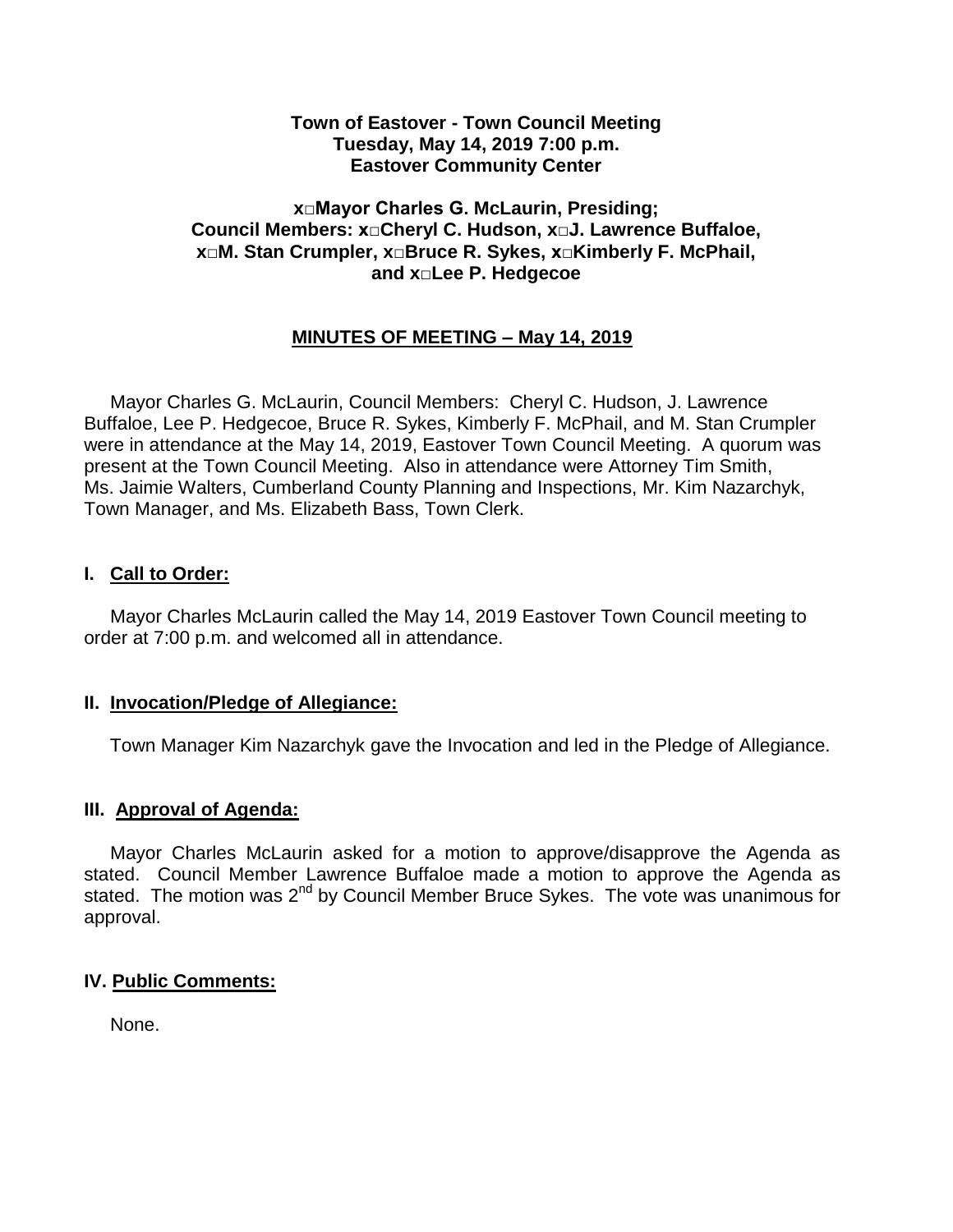# **V. Consent Agenda:**

**1. Consider approval of the Minutes for the April 9, 2019 Town Council Meeting.** 

# **2. Consider approval of the Planning Session Meeting Minutes from April 16, 2019.**

# **3. Consider approval of the March, 2019 Financial Reports.**

 Mayor McLaurin asked the Council if they had any questions concerning the Consent Agenda. There were none. Mayor McLaurin asked for a motion to approve/disapprove the Consent Agenda as stated.

 Council Member Stan Crumpler made a motion to approve the Consent Agenda as stated. The motion was 2<sup>nd</sup> by Council Member Kim McPhail. The vote was unanimous for approval.

## **VI. Discussion Agenda:**

## **Agenda Item #1:**

## **Phyllis McLymore Cumberland County Public Health**

 Ms. McLymore stated that Cumberland County Public Health has identified several areas of interest to the residents of Cumberland County. Public Safety, Substance Abuse, Immunization, etc. are some examples of the areas of interest. She said that the communities and their Cumberland County Public Health Representative would be able to address these areas by having clinics, workshops, meetings, etc.

Ms. McLymore stated she would like to bring flyers and brochures to the Town Hall so residents can know when the tutorials will begin. She wants each Town to share information. Ms. McLymore would also like to be able to get and give feedback and updates.

 After a brief discussion, Mayor McLaurin thanked Ms. McLymore for coming to the meeting and updating the Council. Mayor McLaurin stated he and the Council looked forward to working with her in the future.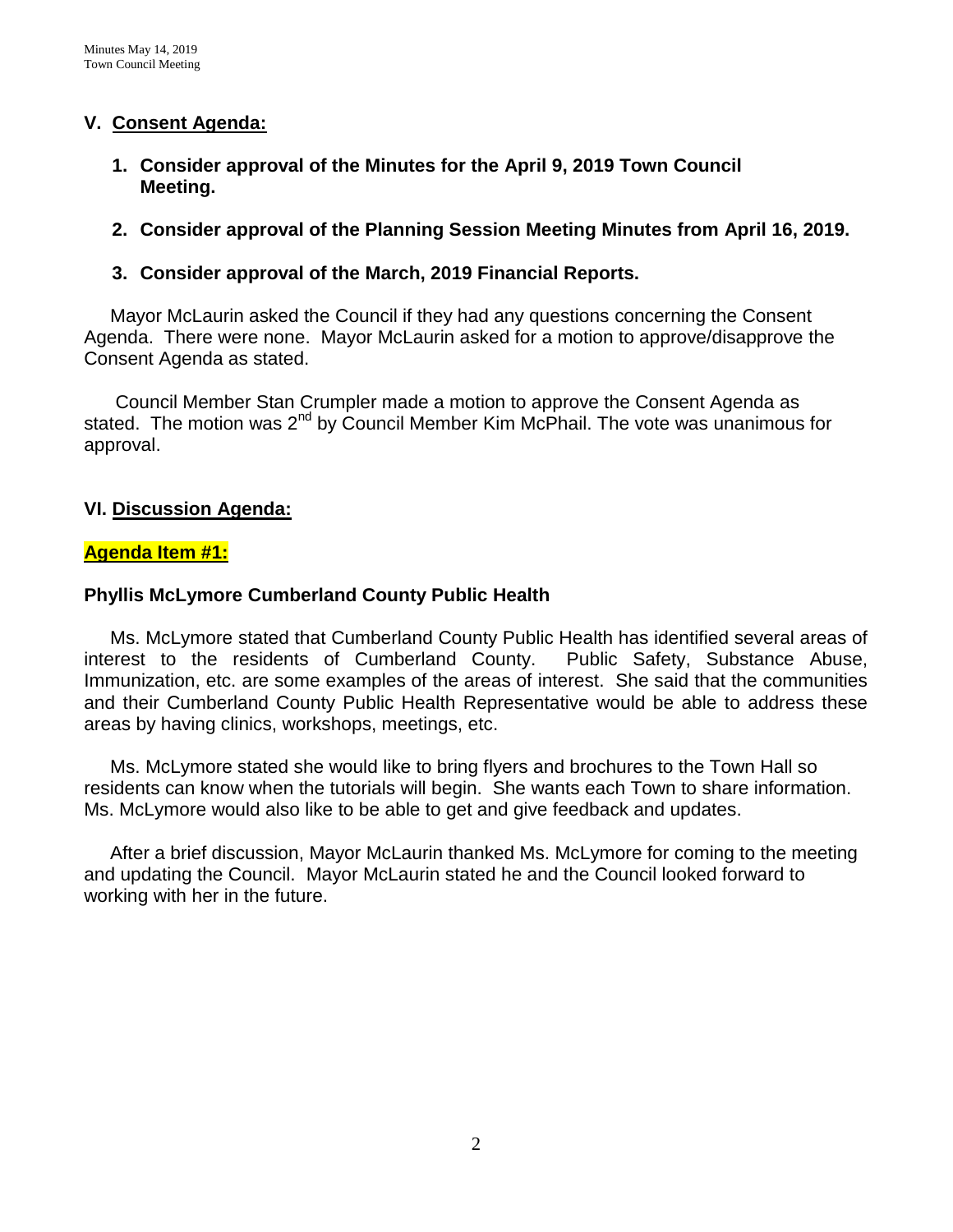### **Agenda Item #2:**

### **Public Hearing Storm Water Ordinance**

Mayor McLaurin opened the public hearing.

 Mayor McLaurin asked if anyone signed up to speak. One person signed up to speak for the Storm Water Ordinance:

### *FOR*

### **Mr. Michael McAllister-Municipal Engineering at 68 Shipwash Drive, Garner, N.C., 919-772-5393 signed to speak FOR the Ordinance**.

 Mr. Kim Nazarchyk, Town Manager stated this Ordinance is the beginning step to gain control of the Storm Water issue in the Town of Eastover. He stated that this ordinance seeks to meet its general purpose through the following specific objectives and means:

- 1. Establishing decision-making processes for development that protects the integrity of watersheds and preserves the health of water resources;
- 2. Requiring that new development and redevelopment maintain the predevelopment hydrologic response in their post-development state as nearly as practicable for the applicable design storm to reduce flooding by restricting or prohibiting uses that are dangerous to health, safety, and property due to stream bank erosion, increases in flood heights or velocities, nonpoint and point source pollution and increases in stream temperature, and to maintain the integrity of stream channels and aquatic habitats;
- 3. Establishing minimum post-development stormwater management standards and design criteria for the regulation and control of stormwater runoff quantity and quality;
- 4. Establishing design and review criteria for the construction, function, and use of structural stormwater BMPs that may be used to meet the minimum post-development stormwater management standards;
- 5. Encouraging the use of better management and site design practices, such as the use of vegetated conveyances for stormwater and the preservation of green space, riparian buffers and other conservation areas to the maximum extent practicable;
- 6. Establishing provisions for the long-term responsibility for and maintenance of structural and nonstructural stormwater BMPs to ensure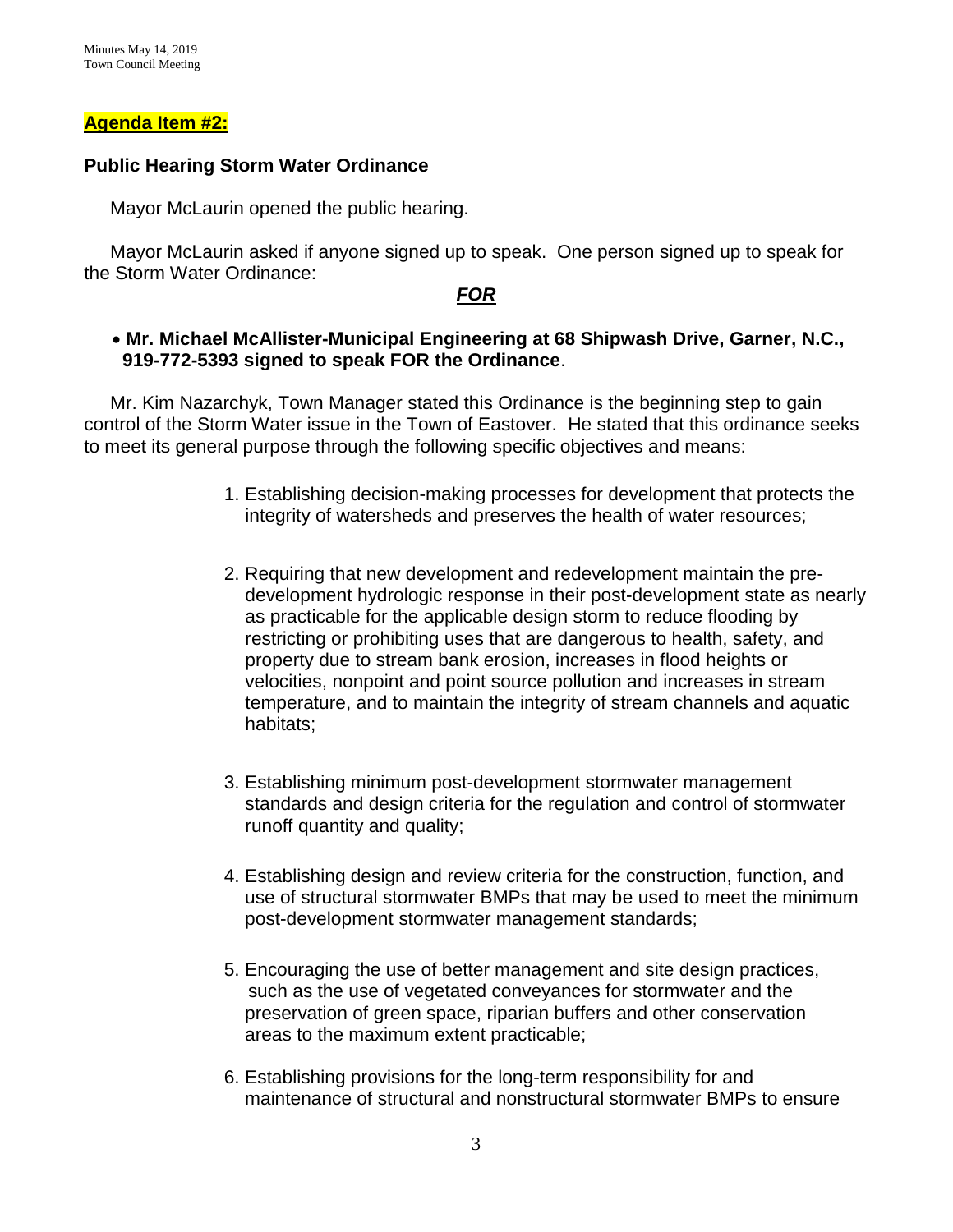that they continue to function as designed, are maintained appropriately, and pose no threat to public safety;

- 7. Establishing administrative procedures for the submission, review, approval, and disapproval of stormwater management plans, for the inspection of approved projects, and to assure appropriate long-term maintenance.
- 8. Controlling illicit discharges into the existing municipal separate stormwater system.
- 9. Control filling, grading, dredging, and other development that may increase erosion or flood damage.
- 10. Prevent or regulate the construction of flood barriers that will unnaturally divert floodwaters or which may increase flood hazards to other lands.

This ordinance is not retroactive and does not address canals. There will be no fees to residents at this time.

 Mr. McAllister stated this ordinance is modeled after the state statute but it is not as cumbersome as the statute. He said that the drainage should not go into the canals but should go into retention ponds. Mr. McAllister also stated that the Town will not pay for the up keep on the retention ponds.

 After some discussion, Mayor McLaurin asked if there were any other questions. There were none. Mayor McLaurin asked for a motion to close the public hearing. Council Member Cheryl Hudson made a motion to close the public hearing. Council Member Stan Crumpler 2<sup>nd</sup> the motion. The vote was unanimous for approval.

 Council Member Kim McPhail made a motion to approve the Storm Water Ordinance. The motion was 2<sup>nd</sup> by Council Member Cheryl Hudson. The vote was unanimous for approval.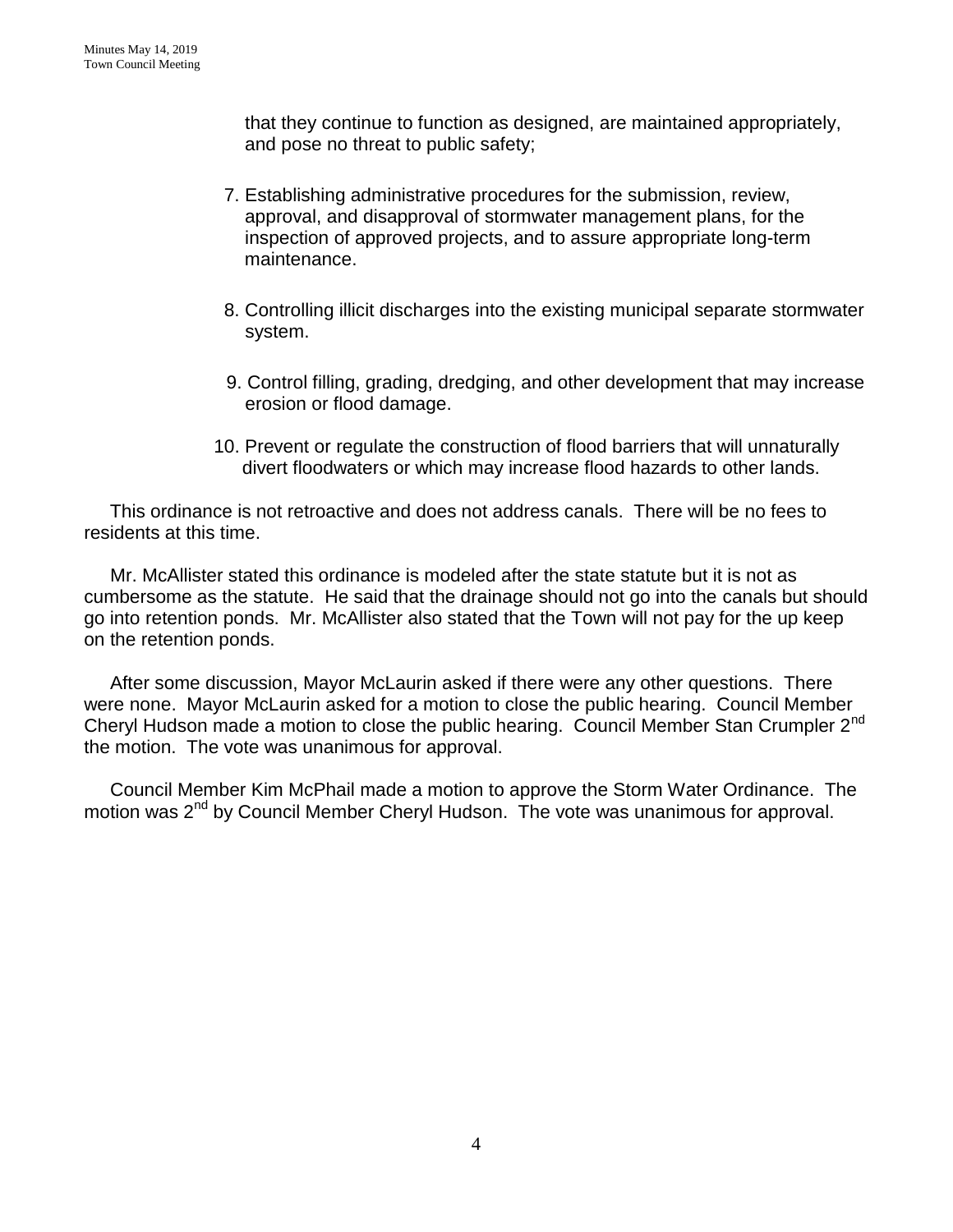## **Agenda Item #3:**

## **CASE NO. P19-18. REZONING OF 4.60+/- ACRES FROM A1 AGRICULTURAL TO C(P) PLANNED COMMERCIAL OR TO A MORE RESTRICTIVE ZONING DISTRICT; LOCATED ON THE NORTH SIDE OF SR 1832 (MURPHY ROAD), EAST OF SR 1833 (SANDEROSA ROAD); SUBMITTED BY CAROL LESLIE HUDSON, JILLIAN LESLIE POPE & NEILL FRANKLIN LESLIE JR. ON BEHALF OF NEILL F. LESLIE HEIRS (OWNER) AND JOHN & LINDA SANDERSON (AGENT). (EASTOVER 05/14/2019\*)**

Mayor McLaurin opened the public hearing.

 Ms. Jaimie Walters stated this was a case about rezoning 4.60+/- acres from A1 Agricultural to C(P) Planned Commercial or to a more restrictive zoning district, located on the North side of SR 1832 (Murphy Road), East of SR 1833 (Sanderosa Road): submitted by Carol Leslie Hudson, Jillian Leslie Pope & Neill Franklin Leslie Jr. on behalf of Neill F. Leslie heirs (Owner) and John and Linda Sanderson (Agent).

 Ms. Walters said the Planning and Zoning staff and the Planning Board recommend approval. She said the area is mostly residential except for Sanco Construction and It's All About You, which are commercial businesses. There is no soil impact. Eastover Sanitary has water but not sewer at this location. Ms. Walters showed the Council the aerial maps, site plans, and pictures of the area.

Mayor McLaurin asked if anyone signed up to speak. One person signed up:

#### *FOR*

#### **Mr. John Sanderson, 1014 Blue Wren Drive**

 Mr. Sanderson stated that he wanted to move his business from its current location to this location. He stated he would be building a 3 bay area in order to do light maintenance to his trucks and equipment. Mr. Sanderson said they would replace light bulbs and do minor maintenance, but following all of OSHA's rules and regulations.

 He said that he would have to plant a buffer between 10-20 feet across 4.6 acres to meet the noise requirements. He said that I95 causes more noise than his trucks will. Mr. Sanderson said there were no dust issues and his trucks were pre-tripped and gone off the property by 6:15am. He stated his guys did not play around and hit their horns. Mr. Sanderson said he has been in business for over 27 years and has a perfect Safety Record.

 No one else signed up to speak, but Mayor McLaurin allowed two people to speak in opposition:

- **Ms. Sabrina Ashmore, 3533 Murphy Road**
- **Mr. Raymond Ashmore, 3533 Murphy Road**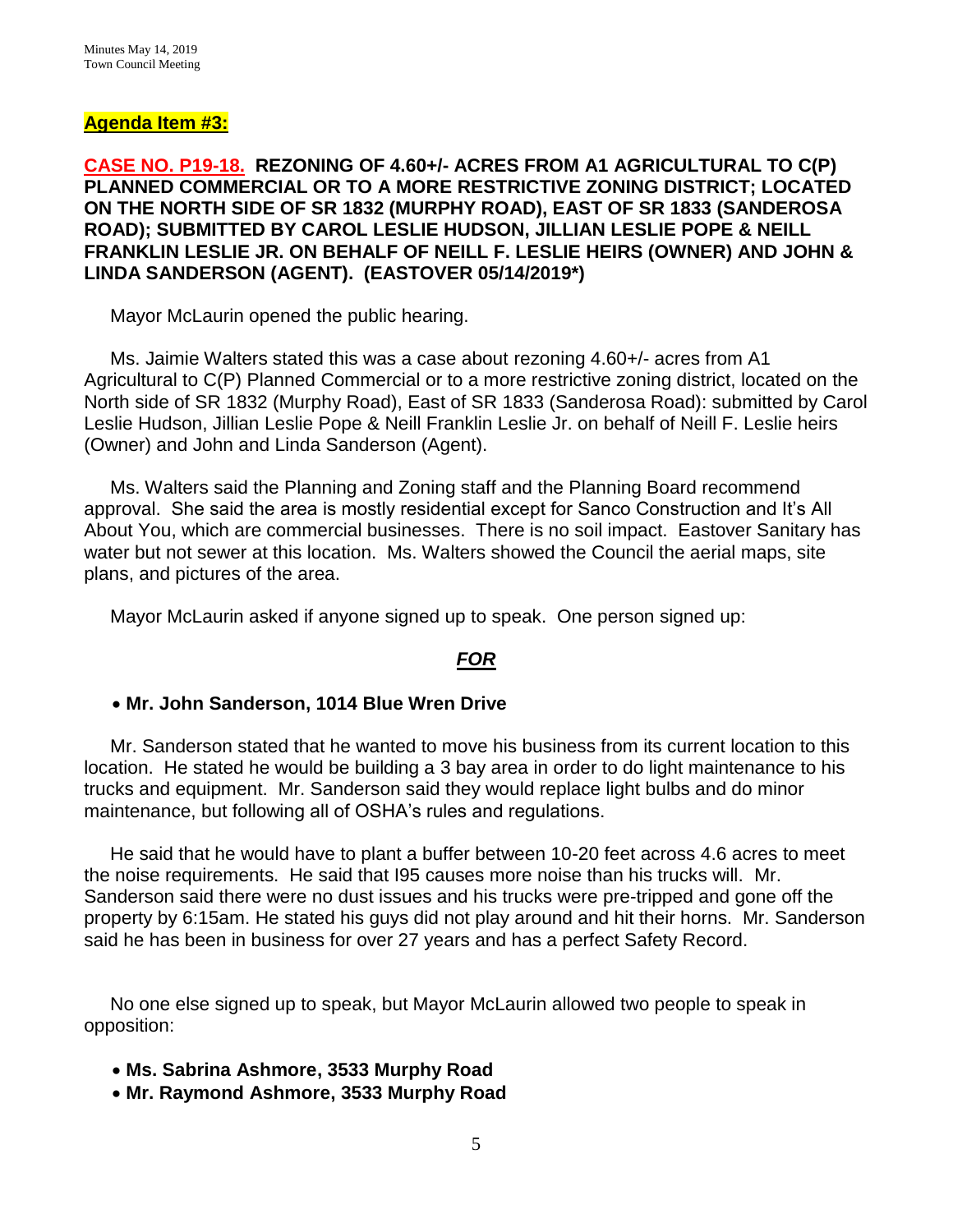Ms. Ashmore stated that she has a house about 200 yards from Sanco Construction. She said that traffic has increased partly because of the bridge being closed; she said Sanco Construction will cause more traffic triggering more accidents. She said speeding was a factor as well. Ms. Ashmore also stated that Sanco Construction was noisy and the truck drivers blew their horns at all hours.

 Mr. Ashmore spoke about the noise level being higher and concerns over being environmentally safe with disposal of liquids from the truck repairs.

 Mayor McLaurin asked for a motion to close the public hearing. Council Member Cheryl Hudson made a motion to close the public hearing. Council Member Lawrence Buffaloe  $2^{nd}$ the motion. The vote was unanimous for approval.

 Council Member Bruce Sykes made a motion to approve Case No. P19-18 for reasonableness in the public interest because the district requested is in harmony with the adjacent existing land uses and surrounding zoning. Council Member Lawrence Buffaloe 2<sup>nd</sup> the motion. The vote was unanimous for approval.

 Council Member Cheryl Hudson made a motion to approve the text amendment in Case No. P19-18 for consistency with the adopted plan as designated in the Eastover Land Use Plan. The motion was 2<sup>nd</sup> by Council Member Stan Crumpler. The vote was unanimous for approval.

 Council Member Cheryl Hudson made a motion to approve Case No. P19-18. Council Member Stan Crumpler 2<sup>nd</sup> the motion. The vote was unanimous for approval.

# **Agenda Item #4:**

**CASE NO. 19-20. REZONING OF 1.25+/- ACRES FROM A1 AGRICULTURAL TO C(P) PLANNED COMMERCIAL OR TO A MORE RESTRICTIVE ZONING DISTRICT; LOCATED ON THE SOUTH SIDE OF NC HWY 13 (GOLDSBORO ROAD), EAST OF SR 1863 (PEMBROKE LANE); SUBMITTED BY MAMTA PATEL ON BEHALF OF EARTH PETROLEUM V, INC. (OWNER) & DENVER MCCULLOUGH (AGENT). (EASTOVER 05/14/2019\*)** 

Mayor Charles McLaurin opened the public hearing.

Mayor McLaurin asked if any one signed up to speak. The following signed up to speak.

# *FOR*

**Lori Epler-1333 Morganton Road**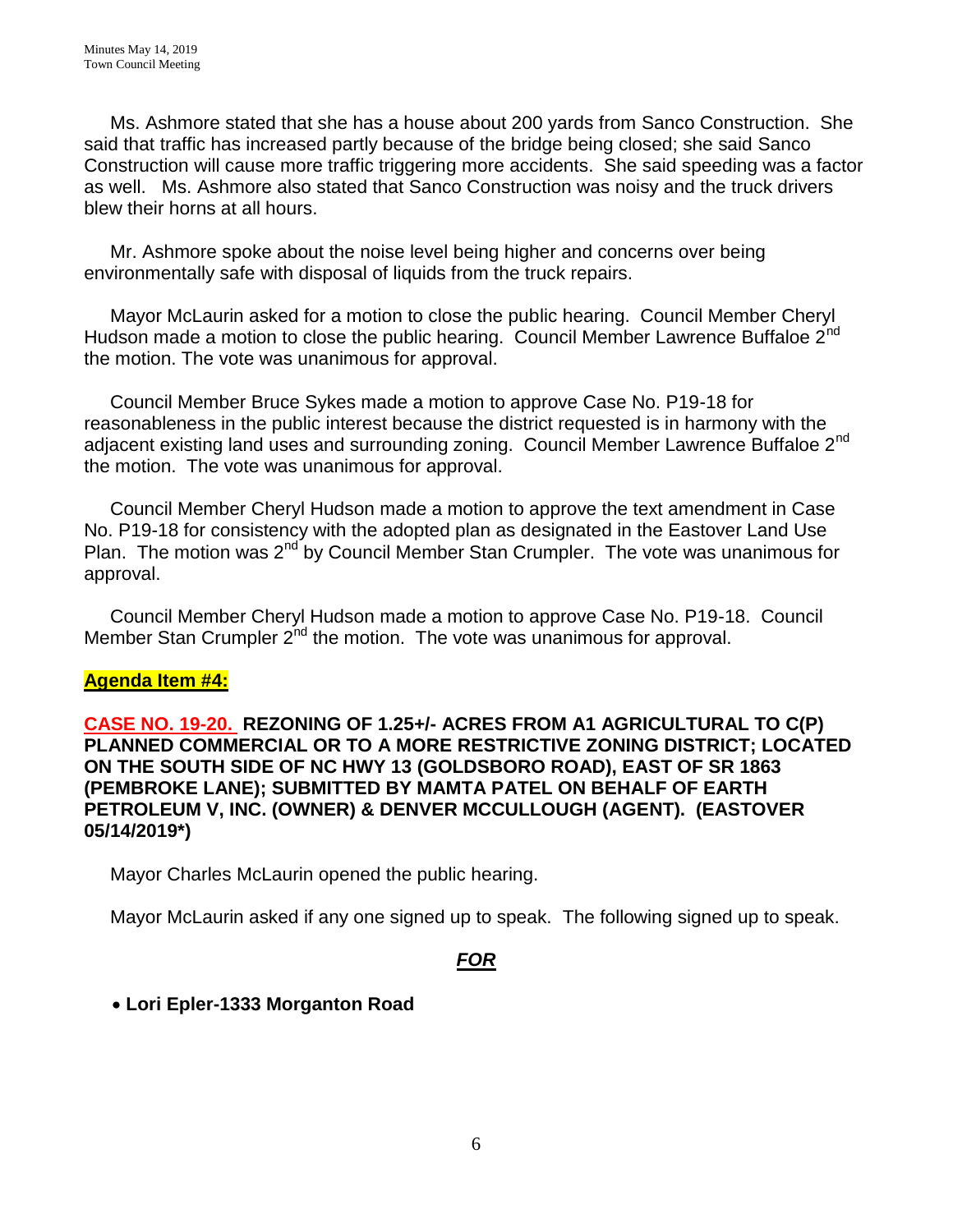# *AGAINST*

- **Nisit Shah-4001 Pembroke Lane**
- **D. Brahmbhatt-3965 Pembroke Lane**
- **P. Singh-4001 Pembroke Lane**
- **James Dail-4541 Goldsboro Road**

 Ms. Jaimie Walters stated that this is a request to rezone 1.25+/- acres from A1 agricultural to C(P) Planned Commercial or to a more restrictive zoning district; located on the south side of NC Hwy 13 (Goldsboro Road), east of SR 1863 (Pembroke Lane); Submitted by Mamta Patel on behalf of Earth Petroleum V, Inc. (Owner) & Denver McCullough (Agent).

 Ms. Walters said the Planning and Zoning staff and the Planning Board recommended approval. She showed the Council the aerial maps, site plans, and pictures of the area.

 Ms. Epler stated all requirements have been met for this to be approved. Once the owners have decided what they want to place on the lot they will submit a site plan.

 Those in opposition stated that they wanted to make sure that whatever was placed on the area was suitable and not unsightly. They have concerns about traffic and bottlenecks. They wanted to make sure all regulations concerning wet lands and ditches were being considered.

 After a brief discussion, Mayor McLaurin asked for a vote to close the public hearing. Council Member Cheryl Hudson made the motion to close the public hearing. Council Member Lee Hedgecoe  $2^{nd}$  the motion. The vote was unanimous for approval.

 Council Member Cheryl Hudson made a motion to approve Case no. P19-20 for reasonableness in the public interest because the district requested is in harmony with the existing land uses and surrounding zoning. The motion was 2<sup>nd</sup> by Council Member Lawrence Buffaloe. The vote was unanimous for approval.

 Council Member Lawrence Buffaloe made a motion to approve the text amendment in Case NO. P19-20 for consistency with the adopted plan as designated in the Eastover Land Use Plan. Council Member Cheryl Hudson  $2^{nd}$  the motion. The vote was unanimous for approval.

 Council Member Lawrence Buffaloe made a motion to approve Case No. P19-20. The motion was 2<sup>nd</sup> by Council Member Cheryl Hudson. The vote was unanimous for approval.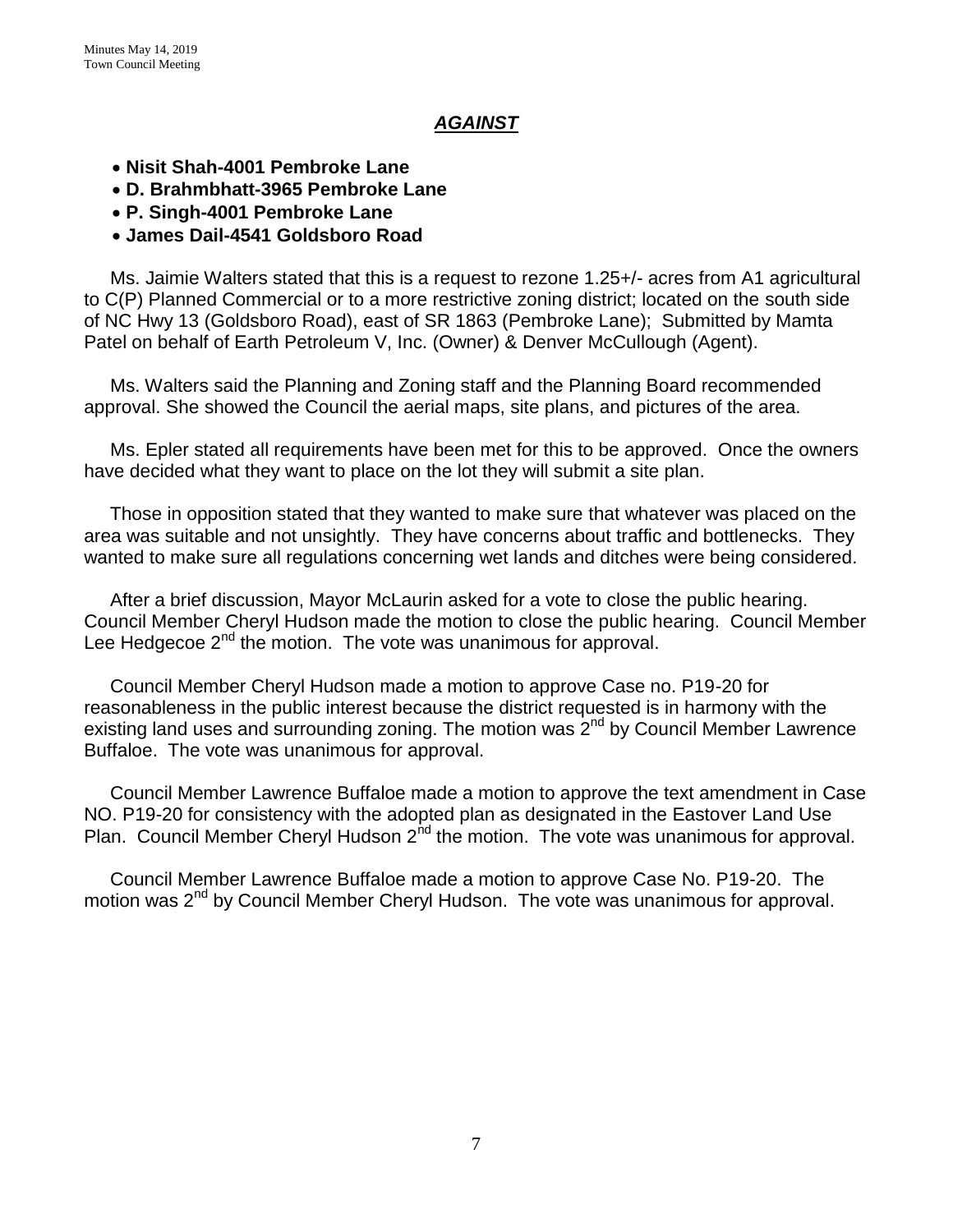## **Agenda Item #5:**

## **CASE NO. 19-21. REZONING OF 45.41+/- ACRES FROM A1 AGRICULTURAL TO C(P) PLANNED COMMERCIAL OR TO A MORE RESTRICTIVE ZONING DISTRICT, LOCATED AT 3974 PEMBROKE LANE; SUBMITTED BY MAMTA PATEL ON BEHALF OF EARTH PETROLEUM CORPORATION OF NORTH CAROLINA III, INC. (OWNER) & DENVER MCCULLOUGH (AGENT). (EASTOVER 05/14/2019\*)**

 Ms. Jaimie Walters stated the owners would like to defer Case No. 19-21 until the Cumberland County Planning Board's September Meeting.

 Council Member Lee Hedgecoe made a motion to defer Case No. 19-21 back to the Cumberland County Planning Board for the September Meeting. Council Member Bruce Sykes  $2^{nd}$  the motion. The vote was unanimous for approval.

#### **Agenda Item #6:**

### **Presentation of 2020 Budget**

 Mr. Nazarchyk, Town Manager, stated that the General Fund is balanced at \$1,630,850.00 which is a \$122,000 increase or an 8% increase from last year due to projected sales tax increase. Expenses remain flat. Group Health insurance is up 11.3%. Retirement is up 15.5% (from 7.75% to 8.95% and will increase again next year). The proposed budget adds 8% to reserves, which equates to 1 month expenses. Parks and Rec. received a 26% increase due to the expected improvements and expansions on the Eastover Ballpark.

 Mr. Nazarchyk said the Capital Reserve Account is balanced at \$2,200 and only includes interest income.

 Mr. Nazarchyk asked the Council to schedule a Public Hearing for the FY 2020 Budget at the June 11, 2019 Town Council Meeting.

 Council Member Lee Hedgecoe made a motion to approve a Public Hearing to be held on June 11, 2019 for the FY 2020 Budget. Council Member Stan Crumpler 2<sup>nd</sup> the motion. The vote was unanimous for approval.

#### **Agenda Item #7:**

#### **School Street Repair.**

Mr. Nazarchyk stated he has received 3 bids to do the School Street repair work. He stated the lowest was Highland Paving at \$17,900.00. Mr. Nazarchyk stated that Highland Paving would be able to start the project the first week in June.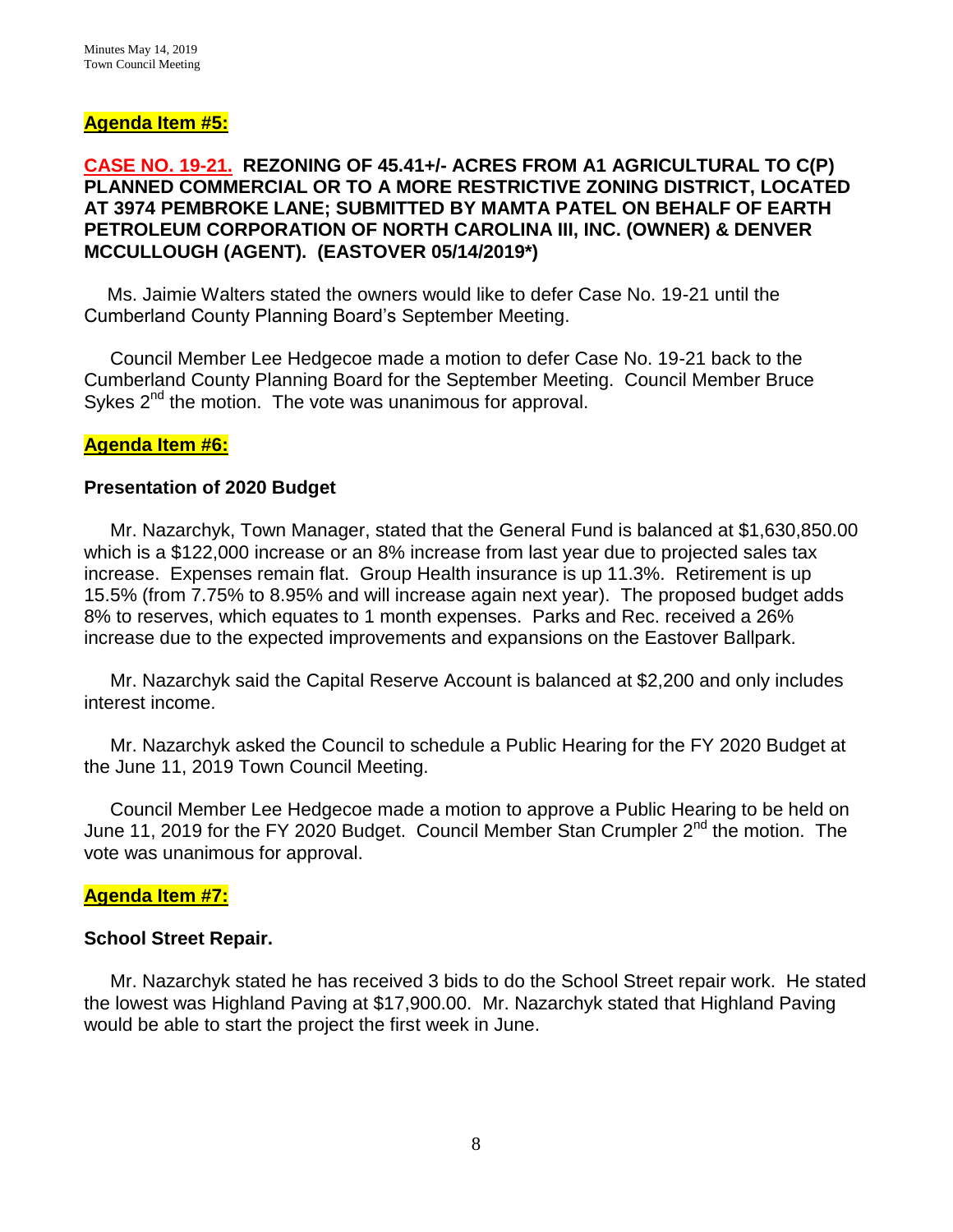Council Member Bruce Sykes made motion to approve Highland Paving for the School Street Repair work. Council Member Lawrence Buffaloe 2<sup>nd</sup> the motion. The vote was unanimous for approval.

## **Agenda Item #8:**

# **Concrete Repair at Community Center.**

 Mr. Nazarchyk stated he requested 5 bids from different concrete companies to do the concrete work at the community building. He said he received only 1 bid from Sellers & Sons Concrete. He said they would replace all concrete and add 2 handicap parking spaces for \$11,250.00. Seller and Sons are highly reputable and are insured.

 Council Member Lawrence Buffaloe made a motion to approve Seller & Sons to do the concrete repair work at the Community Building. The motion was 2<sup>nd</sup> by Council Member Cheryl Hudson. The vote was unanimous for approval.

# **Agenda Item #9:**

# **Foster & Foster Agreement.**

 Mr. Nazarchyk stated that because of Federal Governmental Accounting Standards, specifically GASB-75, an audit must be done to make sure we have the proper amount of money set aside for employee retirement benefits. Even though the Town of Eastover does not have a retirement plan for their employees, GASB-75 still requires an audit. Foster & Foster will do a full review for \$4,000.00 with a 2 year contract, charging only \$1,000.00 for the next year.

 Council Member Lee Hedgecoe made a motion to approve Foster & Foster Agreement. Council Member Stan Crumpler  $2^{nd}$  the motion. The vote was unanimous for approval.

# **Agenda Item #10:**

## **Request to close portion of Old Raleigh Road.**

 Mr. Nazarchyk said that this was originally done in June of 2015. He stated that Attorney Chuck Brittain recently informed him that the survey done on this property was erroneous. Town Attorney Tim Smith states that the whole procedure must be re-done. Mr. Nazarchyk is requesting the Council to schedule a public hearing on the Raleigh Road closure at the June 11, 2019 Town Council Meeting.

 Council Member Lee Hedgecoe made a motion to approve the public hearing to close a portion of Old Raleigh Road. Council Member Bruce Sykes 2<sup>nd</sup> the motion. The vote was unanimous for approval.